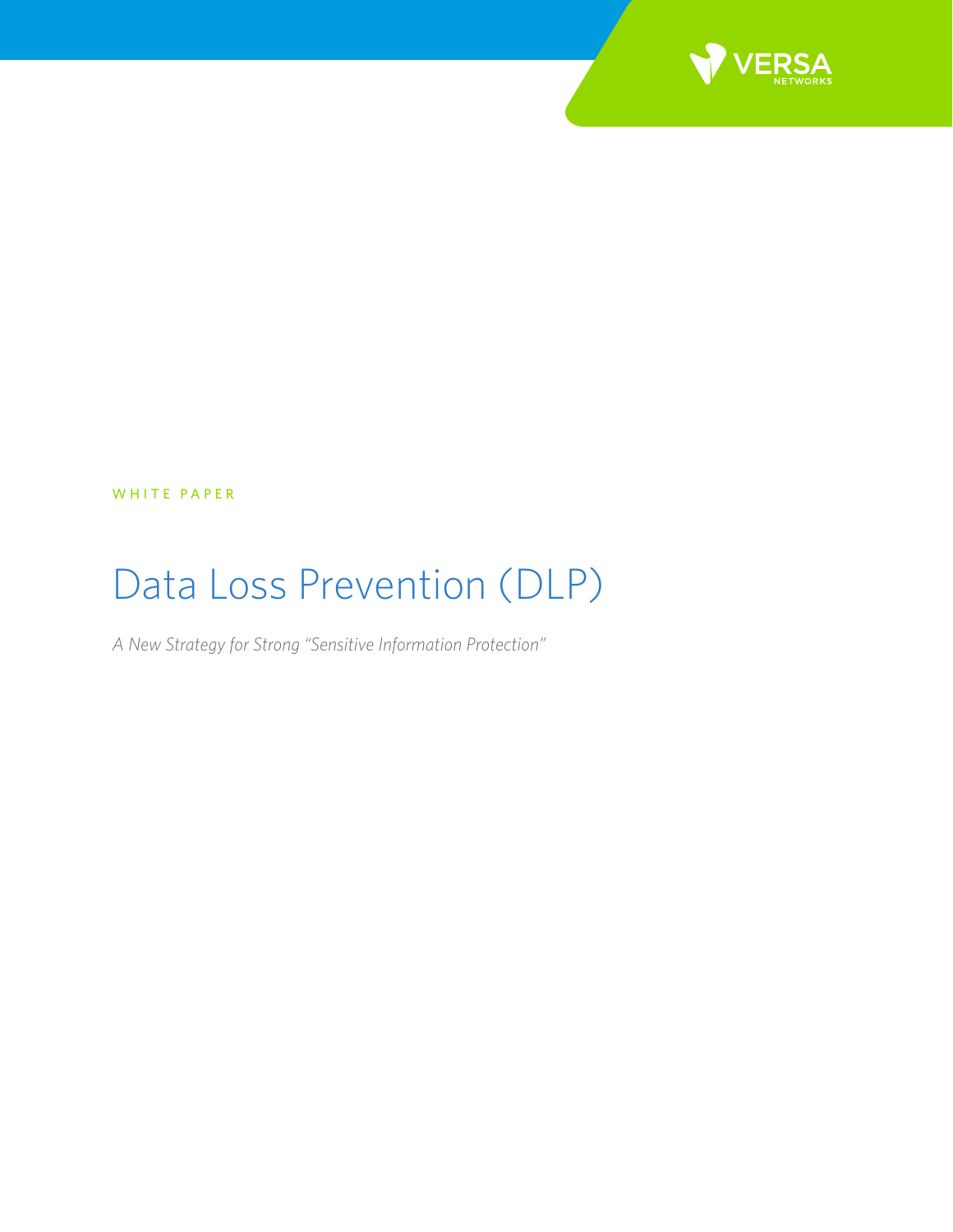### Protecting the Sensitive Information in the Enterprise

Enterprises have always needed to protect and safeguard their intellectual property and proprietary information. Whether it was how to build a better mouse trap, or for brand new marketing model, or the next generation of must-have items, enterprises fighting against competition, data theft or anyone else who would want to steal the idea for themselves.

When everything was on paper or on disks of an Enterprise, sensitive data could be secured in a secure physical facility, and safeguarding this information was much easier. With the advent of the computer networks, enterprises adapted computer perimeter security using firewalls, but still the location of the data was housed in an enterprise owned and controlled facility.

Due to the digital transformation, this information can now be shifted from the enterprise via many electronic methods. Threat actors no longer need access to the physical data. Email, file transfers, digital collaboration, and social media now allow information to be exchanged remotely.

More recently, enterprises are required to protect and safeguard their customer information from uncontrolled access. The National Institute of Standards and Technology (NIST) defines this information as Personally Identifiable Information (PII). Specifically, NIST Special Publication 800-122 defines PII as:

*"any information about an individual maintained by an agency, including (1) any information that can be used to distinguish or trace an individual's identity, such as name, social security number, date and place of birth, mother's maiden name, or biometric records; and (2) any other information that is linked or linkable to an individual, such as medical, educational, financial, and employment information."*

NIST Special Publication 800-122 provides the following examples of PII:

- Name, such as full name, maiden name, mother's maiden name, or alias
- Personal identification number, such as social security number (SSN), passport number, driver's license number, taxpayer identification number, patient identification number, and financial account or credit card number
- Address information, such as street address or email address
- Asset information, such as Internet Protocol (IP) or Media Access Control (MAC) address or other host-specific persistent static identifier that consistently links to a particular person or small, well-defined group of people
- Telephone numbers, including mobile, business, and personal numbers
- Personal characteristics, including photographic image (especially of face or other distinguishing characteristic), x-rays, fingerprints, or other biometric image or template data (e.g., retina scan, voice signature, facial geometry)
- Information identifying personally owned property, such as vehicle registration number or title number and related information
- Information about an individual that is linked or linkable to one of the above (e.g., date of birth, place of birth, race, religion, weight, activities, geographical indicators, employment information, medical information, education information, financial information).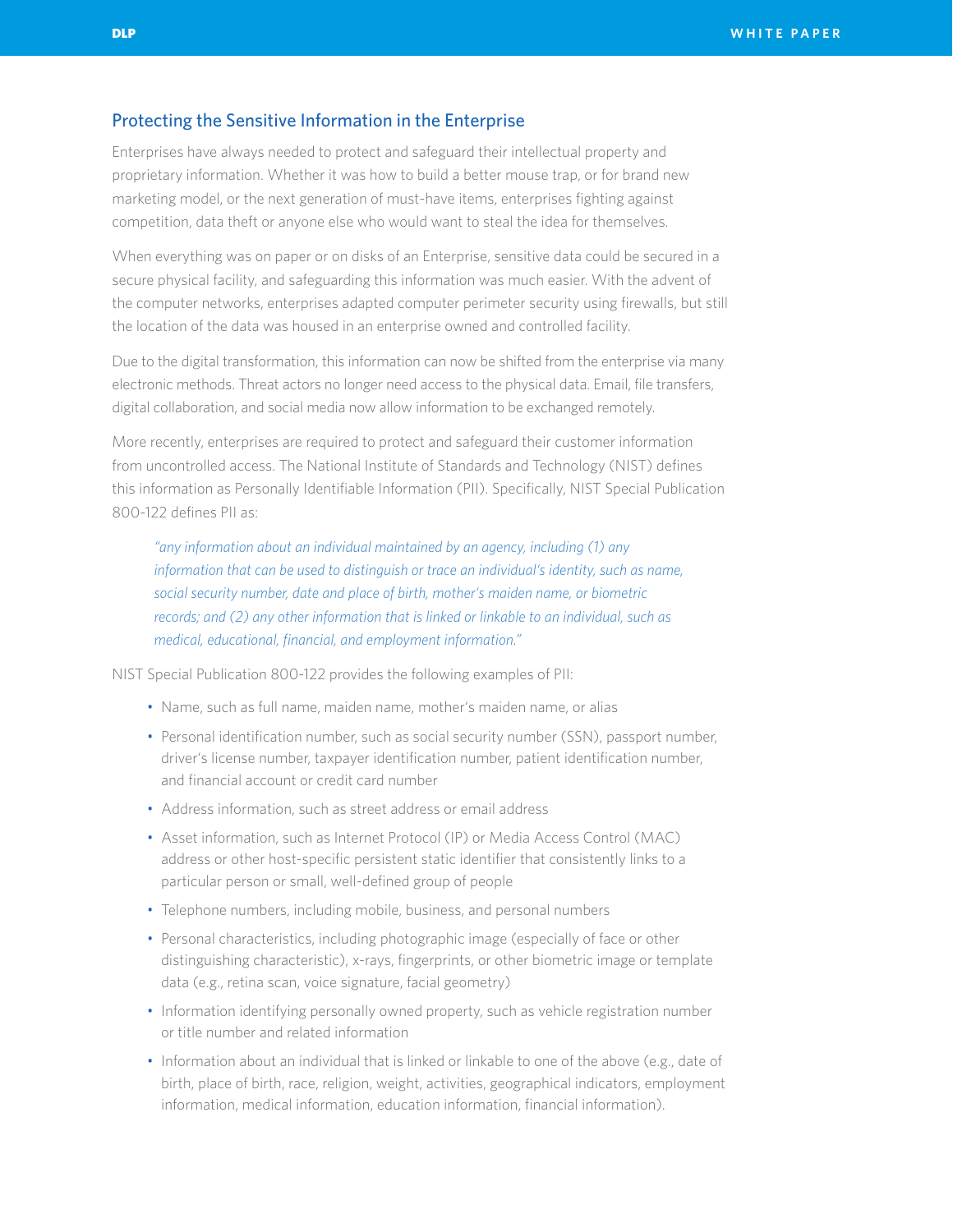There are numerous regulations that require PII to be protected and require that access to this information be utilized only for a legitimate business purpose. So, exfiltration of this information to a party other than authorized personal is strictly prohibited.

Corporate confidential or proprietary information can be classified as:

- Financial Information
- Intellectual Property
- Business Plans
- Human Resources information
- Methods and Procedures
- Other Corporate information not publicly available

DLP can help enterprises comply with the following regulations:

- California Consumer Privacy Act (CCPA)
- EU General Data Protection Regulation (GDPR)
- Gramm-Leach-Bliley Act (GLBA)
- Health Insurance Portability and Accountability Act (HIPAA)
- Payment Card Industry Data Security Standard (PCI DSS)
- Personal Health Information and Protection Act (PHIPA)

DLP enables enterprises to ensure that PII information is protected and also that the confidential and proprietary information of the enterprise is protected.

## What is Data Loss Prevention (DLP)?

What is a Data Loss Prevention? What are the components that make up a DLP? What are the benefits?

Data loss prevention (DLP) is a set of tools and processes for detecting and preventing data breaches, cyber exfiltration, and unwanted destruction of sensitive data. You use DLP to prevent an enterprise's proprietary data and customer PII from being compromised and exposed to unauthorized access.

DLP inspects the enterprise data, both at rest and while in transit by using textual pattern matching. This allows for the classification of enterprise data into the appropriate data categories and the assignment of metadata to the files for use in DLP policies. DLP scans data at rest via APIs or other processes to assure appropriate access permissions and storage locations are enforced. For example, financial information for the enterprise should not be stored in a publicly accessible folder and should not have public permissions for viewing. DLP scans the data no matter where the data is stored; in the enterprise premises, private cloud, public cloud, or any SaaS solution.

DLP inspects data in transit to assure that the information being transmitted complies with all the corporate and regulatory policies. Traffic must pass through the DLP process for an in-line DLP deployment. All in-line DLP solutions require a gateway in the path of the traffic. A proper DLP solution, also, needs to support many popular protocols to transfer information and popular data formats for information storage. A DLP solution needs to inspect both unencrypted and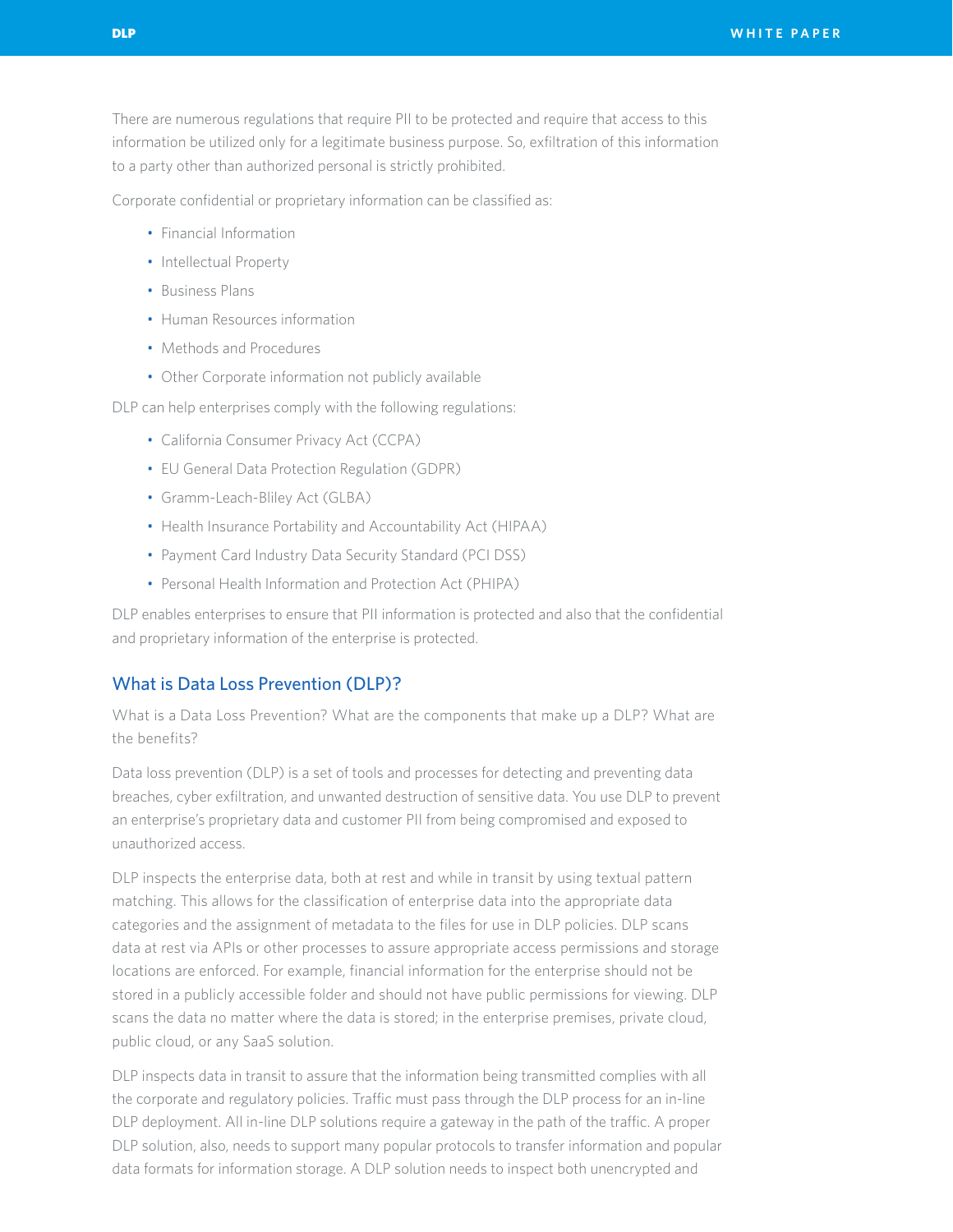encrypted traffic. Thus, DLP needs to deploy a secure proxy function to decrypt the encrypted traffic and scan for PII or company confidential information.

Since DLP operates on textual pattern matching, DLP solutions need to include an optical character recognition (OCR) process to convert the optical image to text so DLP can identify PII or company confidential information. OCR converts the digital image into text much as a scanner would convert a printed paper into a text file.



As more enterprises adopt the hybrid cloud model, DLP must interact with multiple security functions to properly protect the PII and company confidential information. For data stored in a cloud location, DLP needs to integrate with the Cloud Access Security Broker (CASB) solution. For data stored in enterprise space, DLP needs to integrate with the Zero Trust Network Access (ZTNA) solution. For data stored in or being transmitted to the public internet, DLP needs to integrate with the Secure Web Gateway (SWG) solution.

## How does DLP work?

DLP identifies PII or company confidential information by performing pattern matching on the textual data contained within the files or electronic transmissions. Thus, a DLP solution requires that the information being scanned not be encrypted. But since more than 90% of all information is transmitted via encrypted methods (ie: HTTPS), DLP needs to integrate with gateways and other security constructs that decrypt the files prior to DLP inspecting the data. OCR converting a digital image into text or an SSL proxy decrypting the IP packets so DLP can scan the files.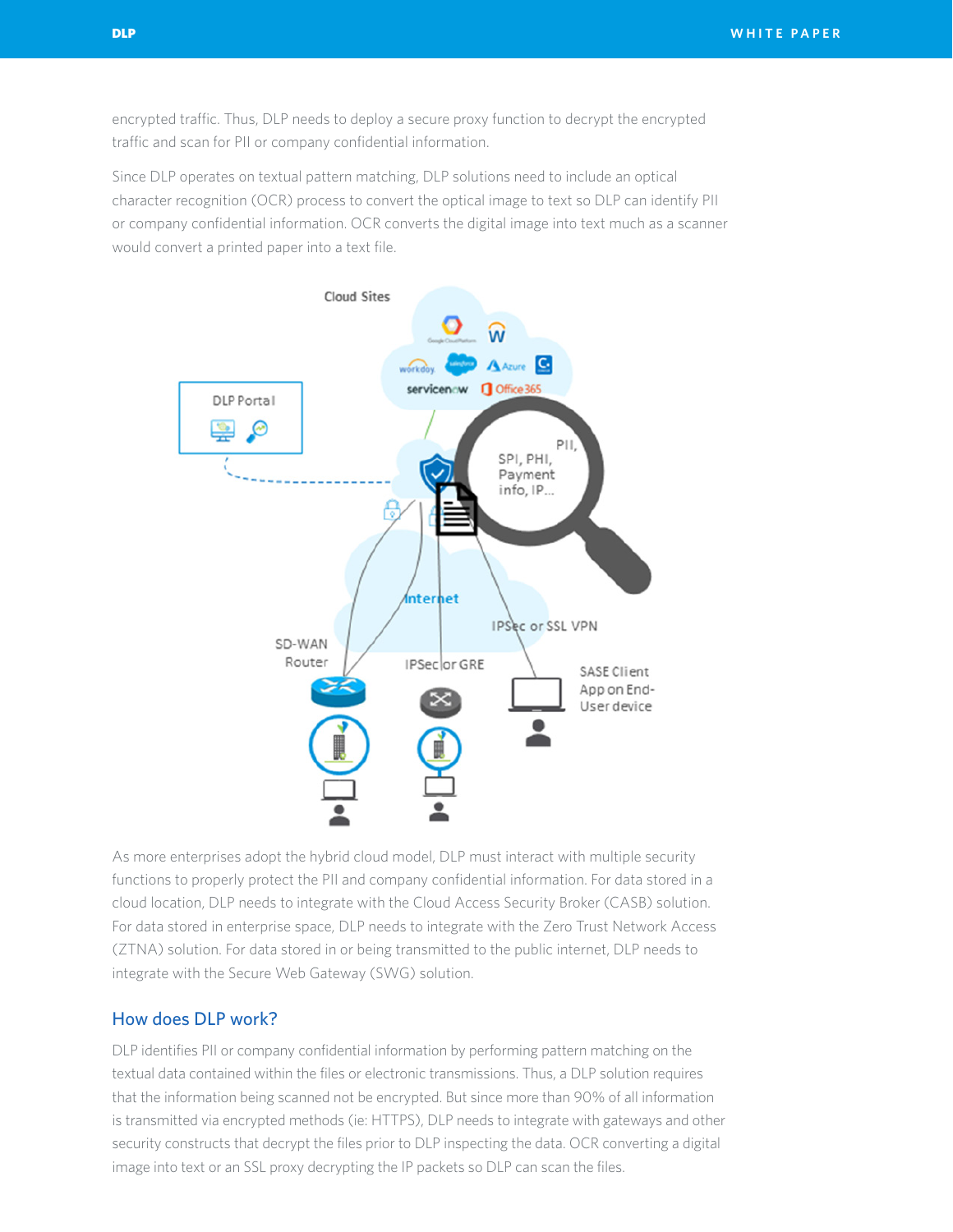DLP scans the data within the IP packets in the application flow for information that matches patterns which indicate PII or corporate confidential information. If the application flow contains embedded images or files, the embedded images or files are scanned for PII or corporate confidential information. Scanning of the embedded images or files, may require that the image or file be reconstructed (ie: reassembled, if transmitted over multiple packets) in order to process. In the case of compressed files, the full file may need to be decompressed for DLP to identify and protect PII or company confidential information.



DLP utilizes some of the following predefined data identifiers and data patterns:

- Address
	- › Street
	- › City
	- › State
	- › Country
	- › Zip code
	- › Region
- Phone number
- API keys
- Secret keys
- Credit and debit cards
- Driving license numbers
- Drug enforcement number (DEA)
- International bank account number (IBN)
- National drug code (NDS)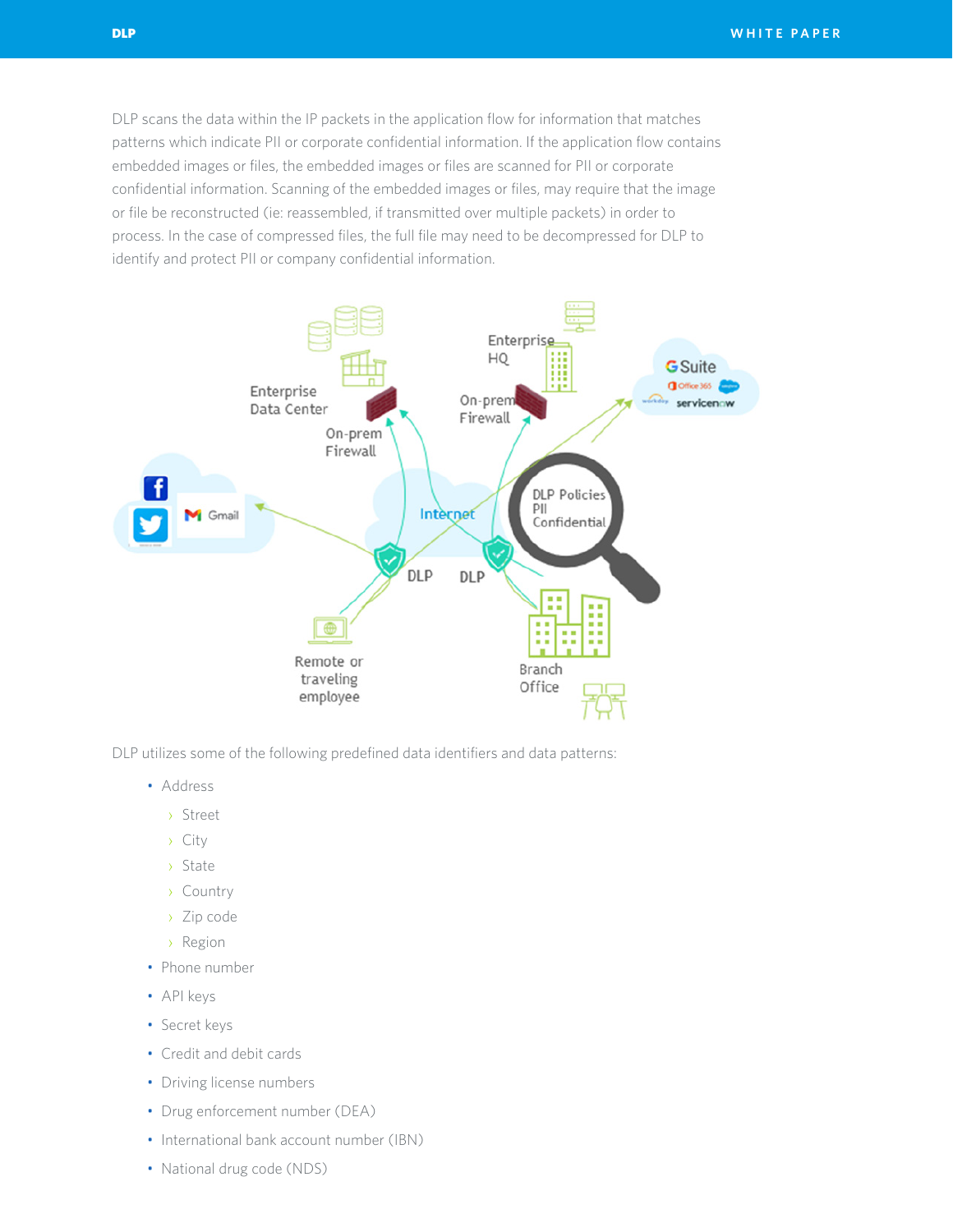- National identifier
- Passport number
- Social security number
- Swift code
- Tax identifier

Most DLP solutions allow for custom created data patterns.

These patterns are utilized to determine if and when PII or corporate confidential information is being transmitted. If PII or corporate confidential information is being transmitted, DLP policies determine if the information should be allowed, blocked, or remediated.

But this information is also used by DLP to categorize data at rest. DLP utilizes the concept of fingerprinting to categorize a file. This is particularly useful in the corporate confidential information. The DLP solution can identify and categorize files containing PII or corporate confidential information on the following file attributes:

- Hash (SHA-256)
- Metadata
- Name, specified as a string or a regular expression (regex)
- Permissions
- Size, specified as a fixed size or a range
- Watermark of both the file's text and images

With this fingerprinting, the DLP solution can efficiently determine if the information being exchanged complies with the corporate policies for transmission. This efficiency comes from the data already being categorized as a certain PII or corporate confidential information. DLP policies utilize any combination of the following criteria for determining if the information should be blocked or allowed:

- Domain name
	- › Fully qualified domain name (FQDN)
	- › Partially qualified domain name
	- › Domain name reputation
- Location
	- › Geolocation coordinates
	- › Mobility
	- › Street, City, State, Country
	- › Region
	- › Zones
- Layer 3 information,
	- › Source IP address
	- › Destination IP address
	- › IP headers
	- › DSCP Values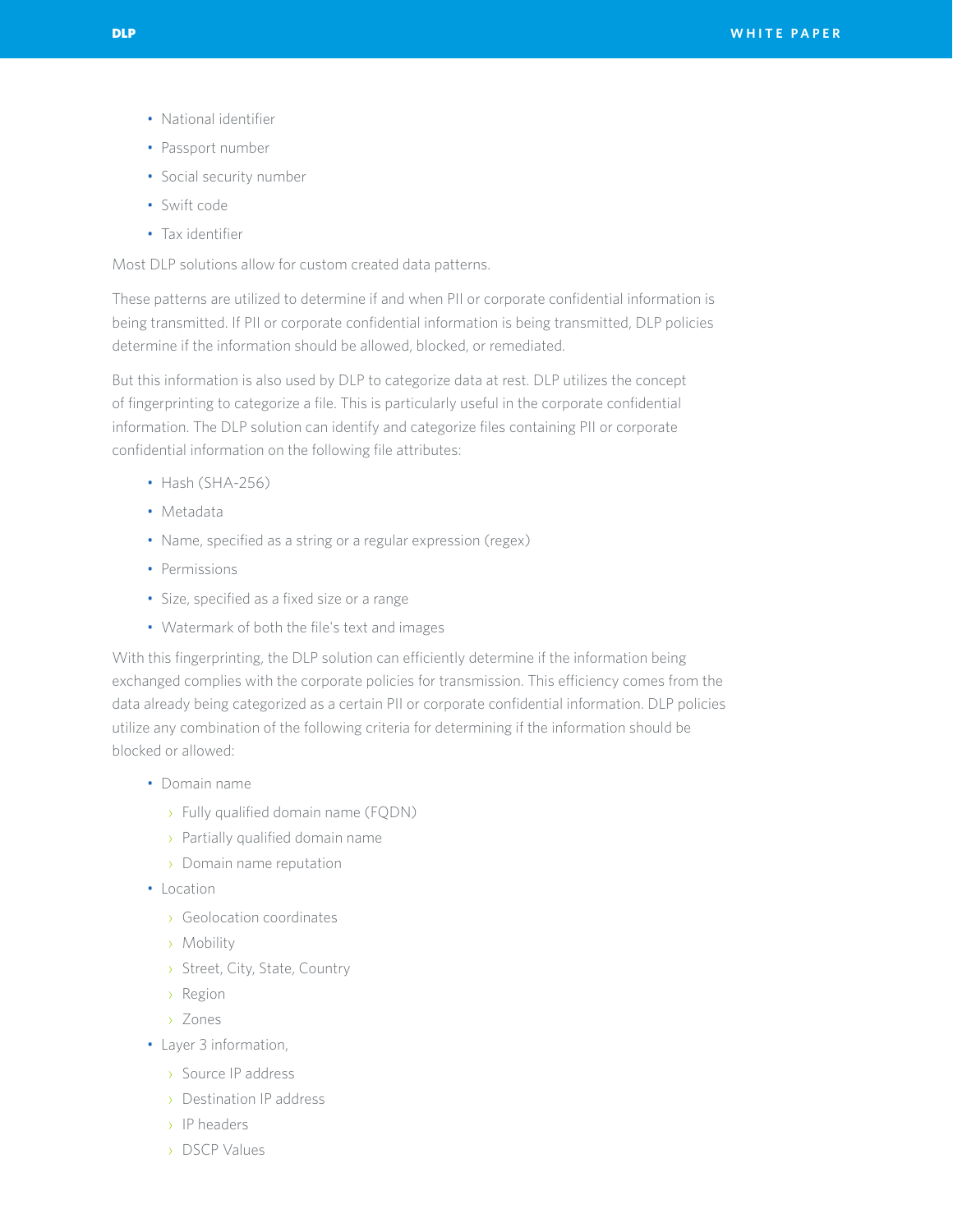- Layer 4 criteria
	- › Ports
	- › Protocols
- Layer 7 criteria
	- › User-defined applications
	- › SaaS applications
	- › Application groups
	- › Application filters
	- › Regex expressions
- Security tag and scalable tag associated with the source
- URL category and reputation
- User and group information
	- › Sender
	- › Receiver
	- › Device

DLP solutions need to take context into account when doing pattern matches to reduce the number of false positives. For example, DLP would block the following text:

 *"Bob, please purchase the computer as discussed. Here is my visa card xxxx-xxxx-xxxxxxxx with expiration 11/2024 and ccv yyy. Thanks."* 

However, a good DLP solution would not block the following text:

# *"Bob, my computer with serial number xxxx-xxxx-xxxx-xxxx model ccv-yyy is not working. It has a warranty expiration 11/2024. Can we get someone to look at it? By the way did my visa get approved?"*

In both examples, a sixteen-digit number was presented which would be indicative of a credit or debit card number. Both provided dates with the word expiration, both used the word visa, but clearly the context of the statements is completely different. Only the first message should be blocked while the second message would be perfectly fine for transmission. Such context needs to be identified even if the transmission is encrypted or if the messages were sent via digital images (screen captures) of the statements.

Context is important not just for understanding the pattern matching, but also in the context of sharing information. For example, an enterprise probably would not want to limit the transmission of a file labeled company confidential between employees on the internal mail system. However, the enterprise definitely would want to prohibit the sharing of the same information with someone outside of the company, especially a competitor. But this is where the granularity of the DLP policies comes into play. For example, perhaps the external company has a signed non-disclosure agreement (NDA) with the enterprise, and it is perfectly acceptable to send information labeled company confidential. In this example, if the DLP policy stated that company confidential information can be exchanged externally with recipients that have the NDA tag, the information could be shared with that external entity as long as the NDA tag was associated with the external entity.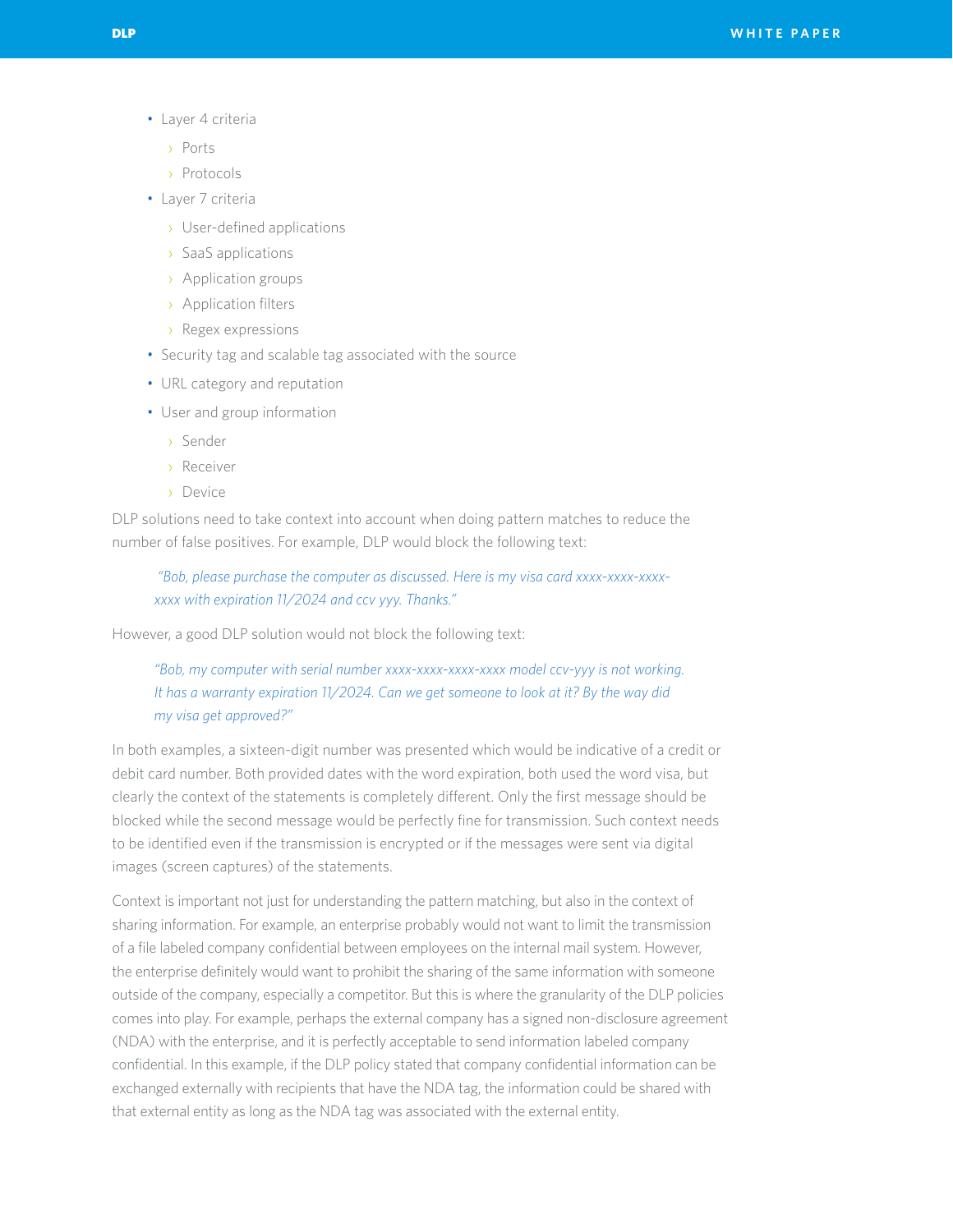

DLP should determine context of the information transfer by looking at the following additional criteria:

- Protocol info
	- › Endpoint Information Profile (EIP)
	- › Endpoint Device-ID
	- › location
		- Zone
		- Region
	- › Device Software
		- Anti-Virus version
		- Anti-Virus signature version
		- Operating System type and version
		- Operating System patch
		- Specific software installed on device
	- › Corporate device or personal device
- App-ID based filtering
- IP address
- Identity
	- › Sender
	- › Recipient
- Reputation
	- › Application
	- › Device
	- › Location
	- › URL/URI
- Sensitive Information designation
- Hundreds of other identifiable information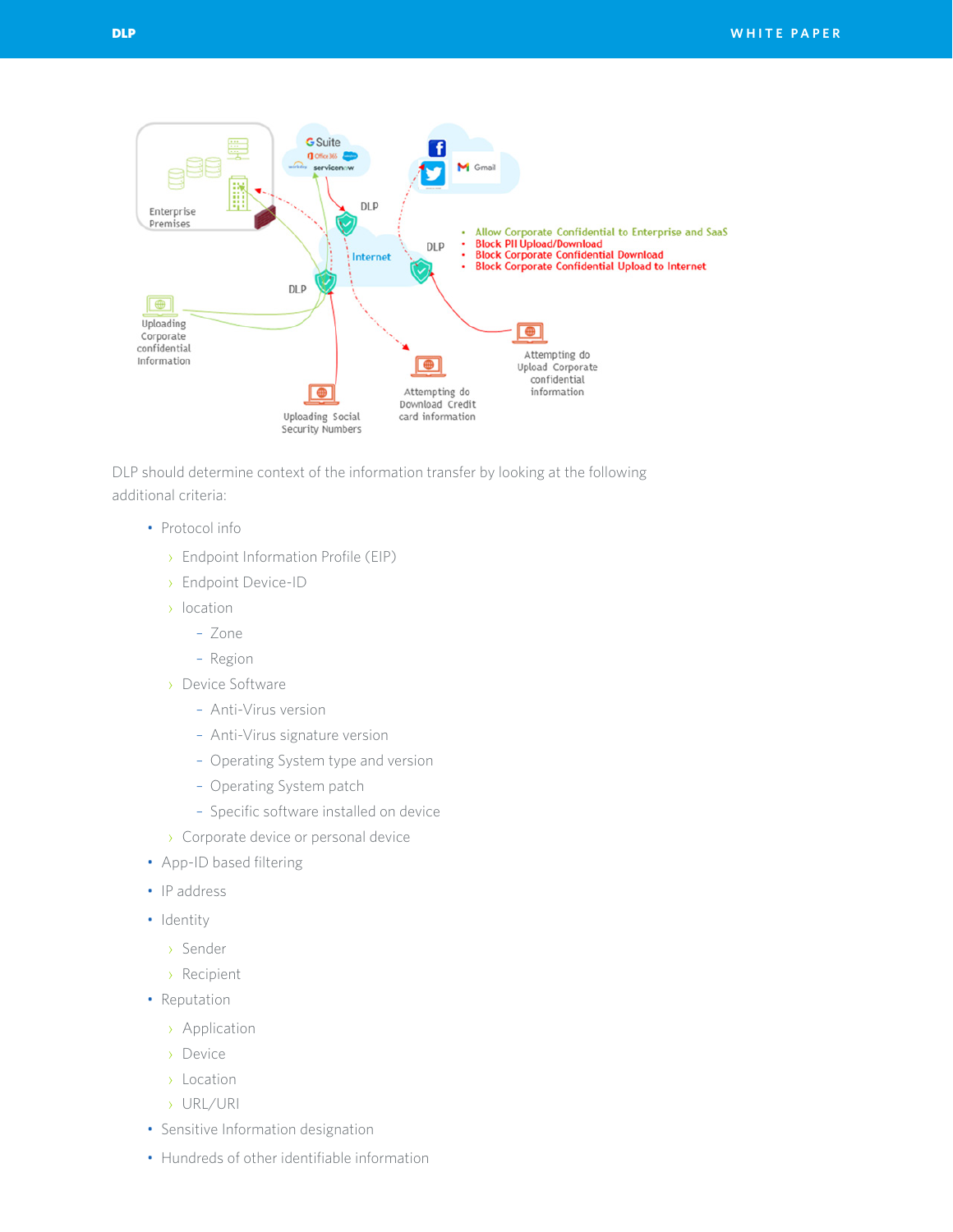The context can be any combination of these values in either regex expressions or keyword searches.

DLP may also integrate with artificial intelligence (AI) or machine learning (ML) systems to provide a more intelligent and complex method for the determination of the context and situation.

DLP scans the files and transmissions for all PII or corporate confidential information contained therein. In this way, DLP is different than other security functions. Most other security functions exit once a match has been found to a rule in the policy. DLP, however, will search all the rules in the policy to find all the examples of PII or corporate confidential information contained therein prior to determining if the information should be allowed or blocked. Due to this requirement, DLP implementations are resource intensive.

For full DLP protection, DLP must integrate with the following:

- In-line CASB
	- › Forward Proxy
		- Controls exfiltration of data
		- Sanctioned and unsanctioned application support
		- Managed clients
- Reverse Proxy
	- › Attribute based access control
		- Sanctioned Applications only
		- Managed or Unmanaged clients
- Out of Band CASB
	- › Data Security at Rest
	- › Data classification
- SASE Gateways
	- › SSL/TLS Proxy support to decrypt and apply DLP functions over encrypted protocols
	- › Email proxy
	- › Secure Web Gateway

DLP integration with a CASB solution assures that PII or corporate confidential information is not improperly disseminated to or from any cloud location.

DLP-integrated SASE gateways assure that DLP inspects encrypted traffic for PII or corporate confidential information. SSL/TLS and email proxies allow for the encrypted traffic to be unencrypted so the DLP engine can scan the data for PII or corporate confidential information.

By integrating with Out of Band CASB (for data stored in the cloud) or utilizing Application Programming Interface (API) calls (for data stored in the enterprise), DLP can scan data at rest. Through this scanning, DLP and CASB can:

- Assign metadata tags to files
- Modify file Access privileges
- Change file storage locations
- Remediate files by masking PII or corporate confidential information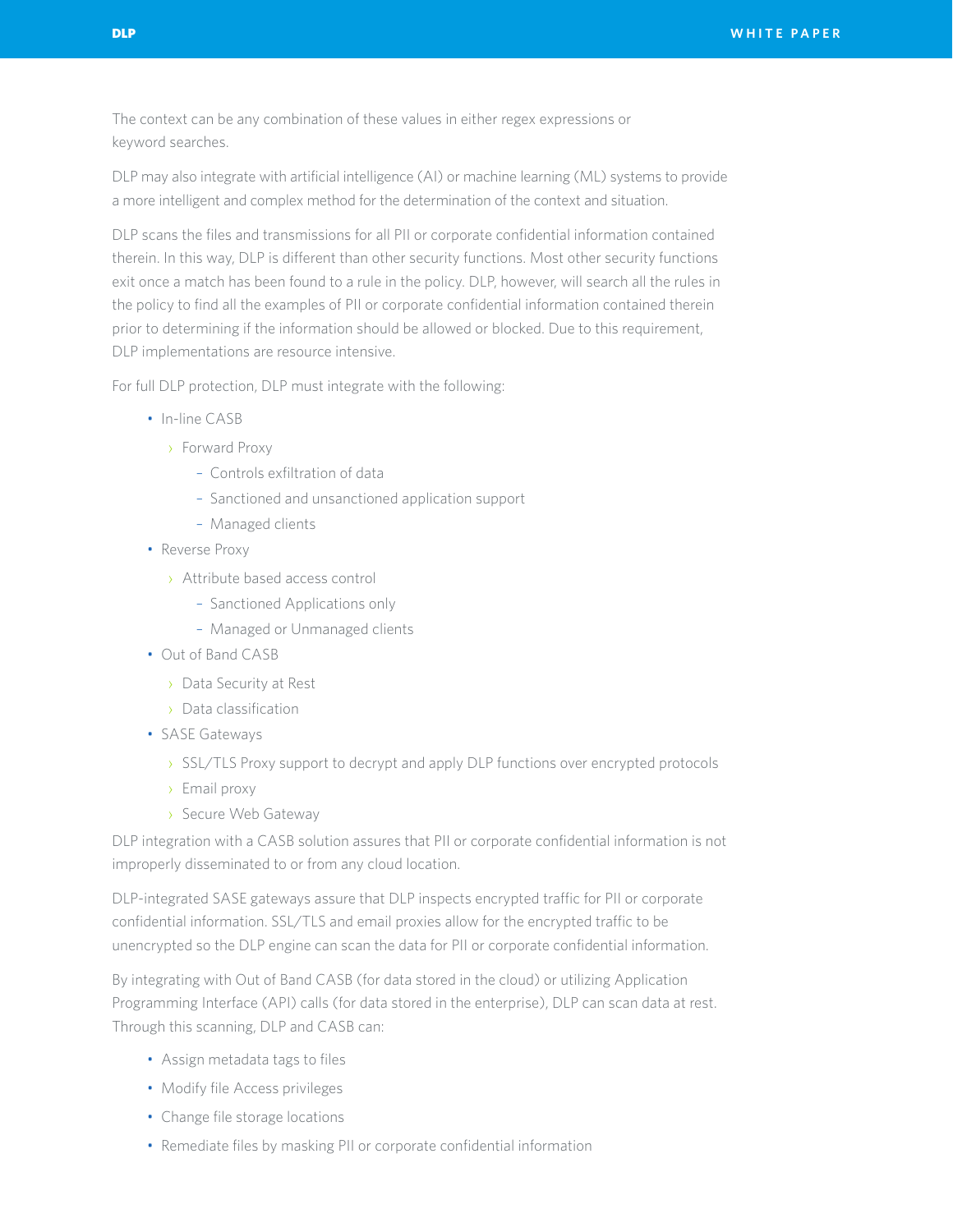## In-line vs. Out of Band DLP

An in-line DLP solution actively monitors the data transmissions for PII and corporate confidential information. In-line DLP provides a real-time protection against the exfiltration of the PII or corporate confidential information. DLP applies the classification tags to the information as it is uploaded to the enterprise data storage, no matter where stored (either in enterprise premises or a cloud data storage). Active DLP solutions enable the enterprise to ensure that the data information containing PII or corporate confidential information has the right access privileges set and is stored in the approved data storage locations to comply with corporate policies. In-line DLP also ensures that anyone accessing this information containing PII or corporate confidential information has the proper authorization to do so. However, in-line DLP does not have the capability to categorize the information already stored in the enterprise data storage locations nor enforce the access privileges and data storage requirements.

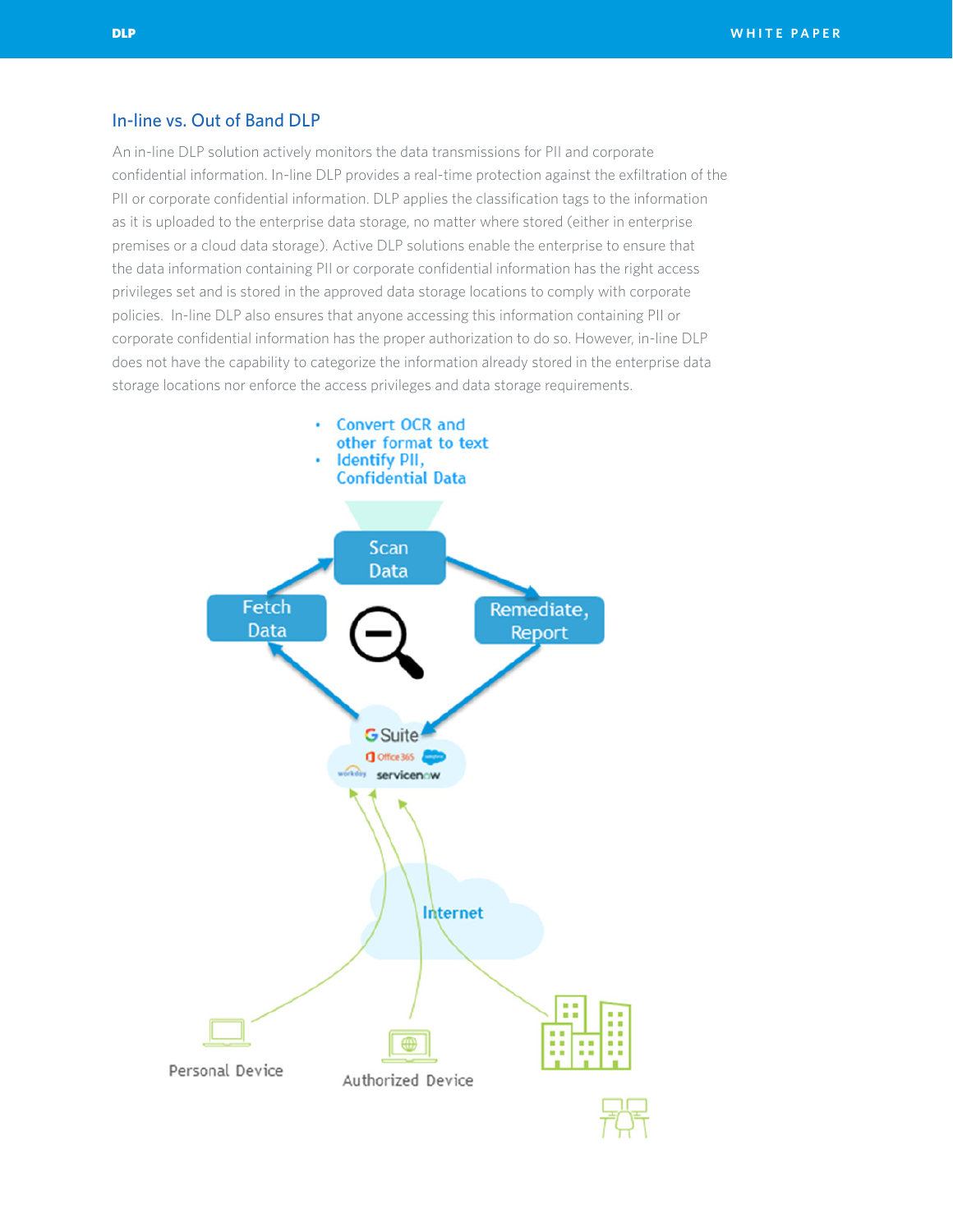Out-of-band DLP provides the ability to scan already stored data information for instances of PII or corporate confidential information, tag that data with the appropriate DLP metadata, and apply DLP policies to assure that the information containing PII or corporate confidential information has the right access privileges and is stored in the proper data location to comply with corporate policies. However, out-of-band DLP requires either monitoring of the data at rest, or an alert mechanism to tricker the out-of-band DLP solution to scan the data for PII or corporate confidential information. Therefore, an out-of-band DLP solution is not a real-time protection. When utilizing an out-of-band DLP solution there exists a slight delay between the time the information is stored until the time at which the out-of-band DLP solution can apply the DLP policies.

A proper DLP solution will contain both in-line DLP and out-of-band DLP. This allows the enterprise to protect both the data at rest, and the data being transmitted to and from the enterprise.

### SASE integrated DLP

As previously noted in this whitepaper, DLP requires the use of many security functions to properly identify the PII and corporate confidential information. Therefore, the best DLP solution is a SASE Solution. SASE provides for all the appropriate mechanisms to enable DLP to identify every instance of PII or company confidential information and assure that that information is properly protected against unauthorized exfiltration. A single-pass architecture for the security functions provides the least impact to the forwarding delay of the IP packets due to the DLP solution and other security functions. By utilizing a single-pass architecture, the information in the IP Packet is scanned by various security functions at the same time. This reduces transmission and processing delays that are typically found in traditional security chains.

## Versa Data Loss Prevention (Versa DLP)

Versa Data Loss Prevention (Versa DLP) is a component of the Versa SASE Solution. Versa DLP is available both as a cloud delivered solution or on the enterprise premises. DLP is available in the Versa SASE Service (SASE-as-a-Service), the Versa CASB solution, the Versa SD-WAN solutions, or the stand-alone Versa Secure Internet Access Service (SWG-as-a-Service). All these solutions come with options for in-line DLP and an extensive suite of security services. DLP for data at rest and OCR is available for SASE-as-a-Service, SWG-as-a-Service, and Versa CASB. For Versa SD-WAN and any on-premises deployment of SASE, CASB, or SWG, DLP for data at rest or OCR would need API integration to Versa's cloud DLP service.